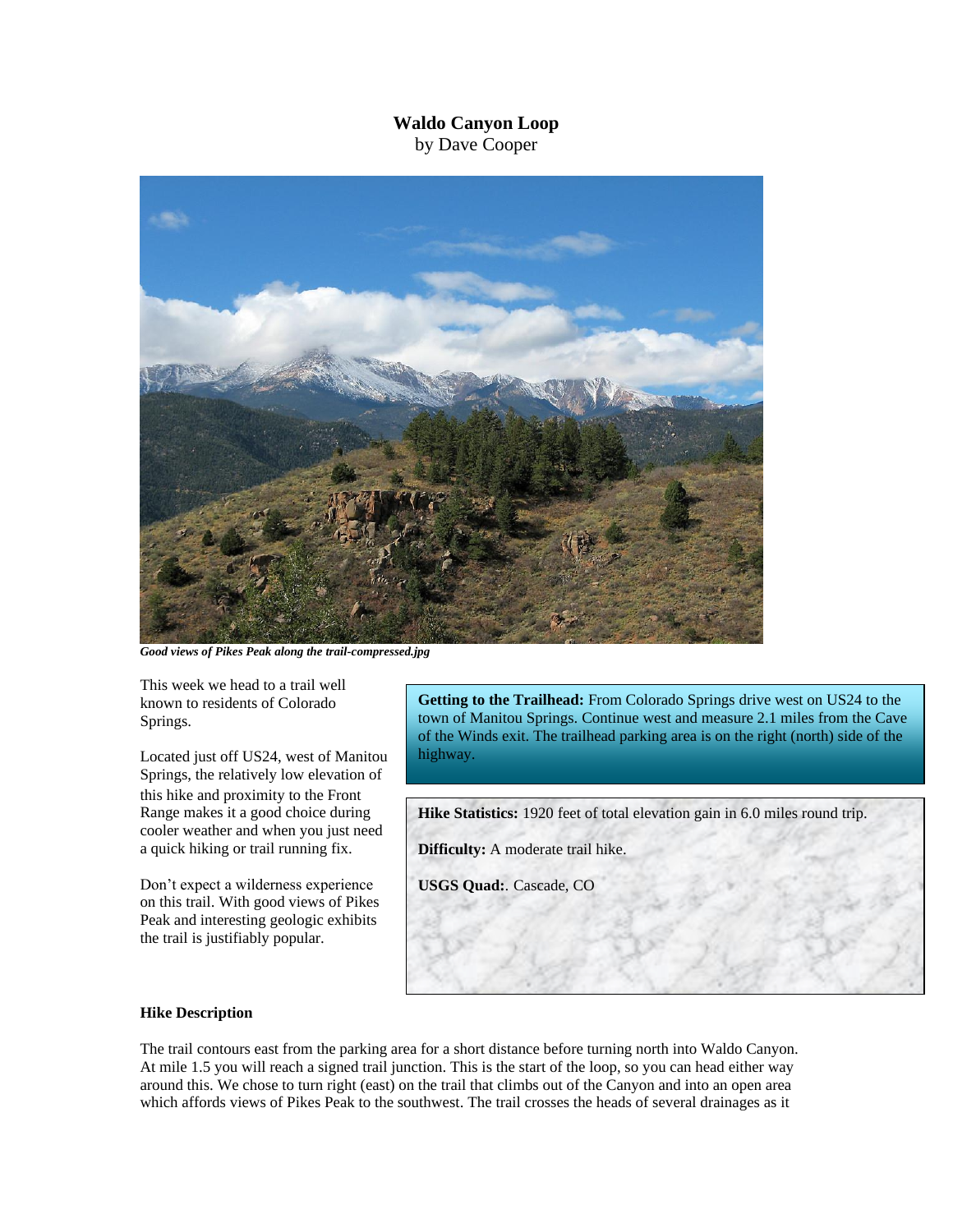heads to the high point (8180 feet) of the loop at mile 3.0. From here continue northwest as the trail drops down into Waldo Canyon.

*Investigating one of the interesting geologic exhibits along the loopcompressed.jpg*

The trail descends along the canyon, my favorite part of the hike, the trees providing shade and the sound of the stream a constant companion. After 4.5 miles you will return to the start of the loop. From here head back to the trailhead after a pleasant six mile outing.

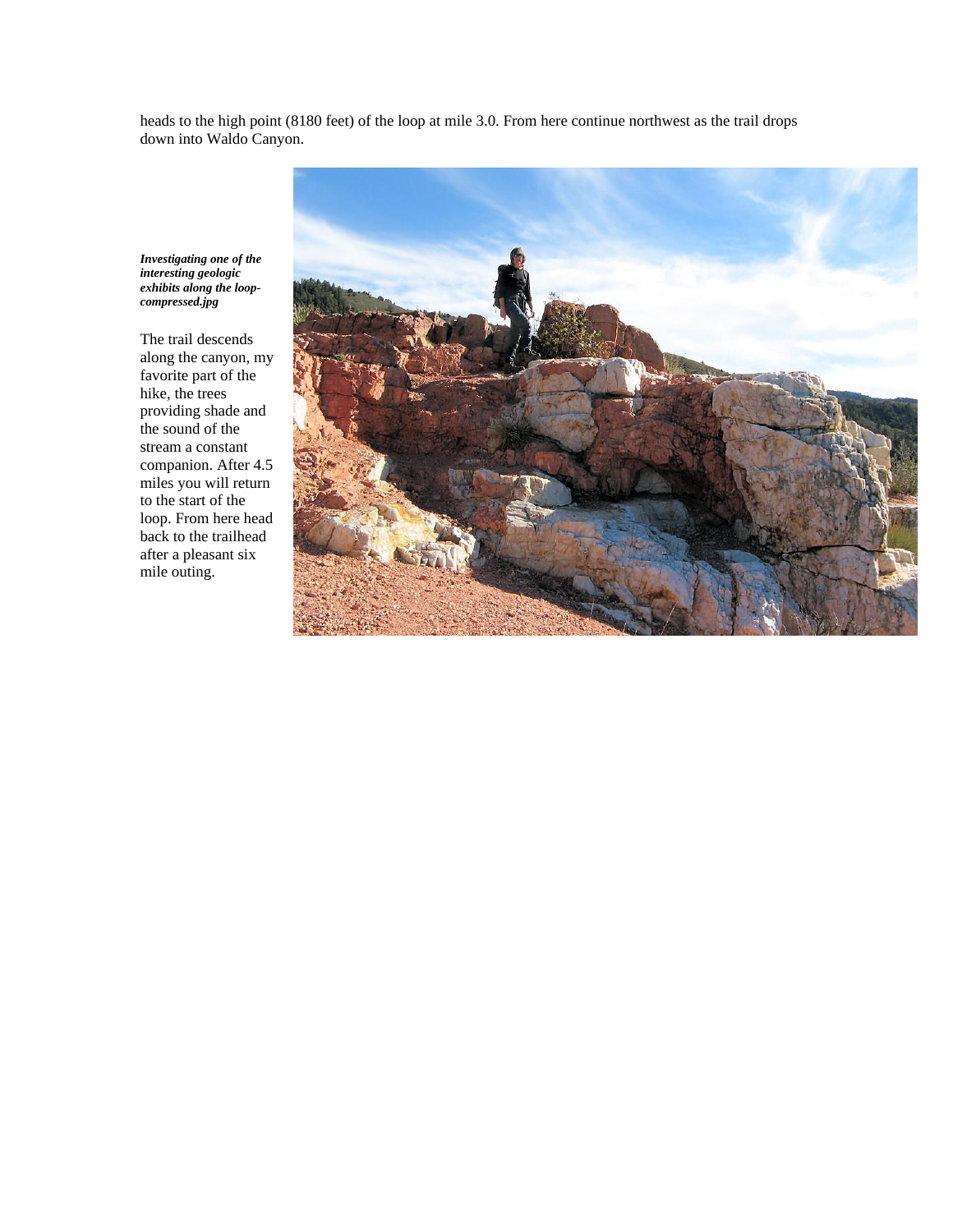